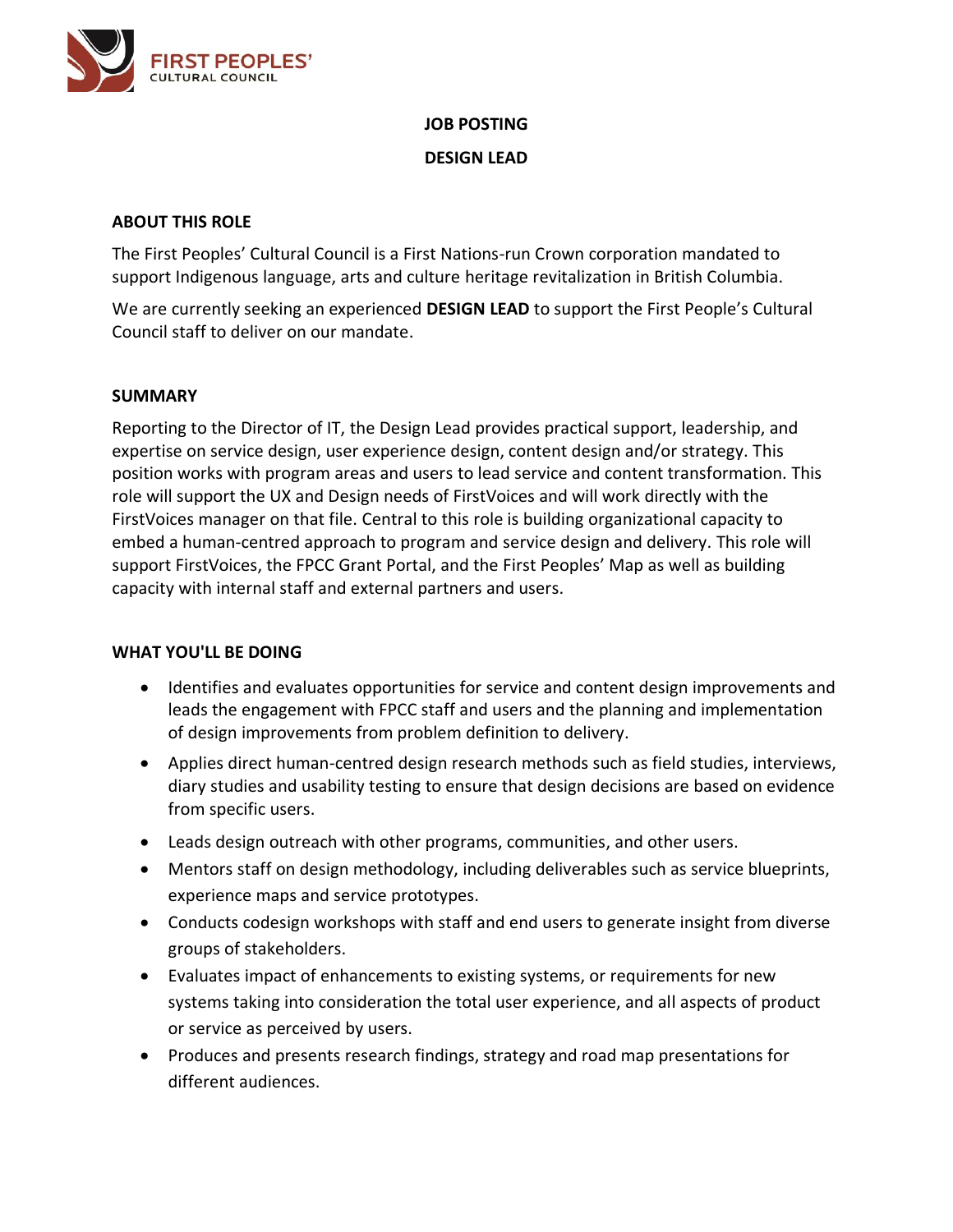

- Develops and delivers on long term research planning to continuously inform the business.
- Trains staff and builds capacity in design-thinking and human-centred design practices.
- Contributes to the preparation and delivery of a variety of documents and reports.
- Collaborates with managers and staff to provide support and input as needed.
- Works closely with other departments in to support the development and release of services, delivery plans and policies that impact and drive the overarching FPCC digital strategy.
- Attends managers' and staff meetings as required and provides support, input and feedback as needed.
- Performs other duties as required.

#### **BASIC QUALIFICATIONS**

#### **Education and Training**

- Degree or diploma in Service Design, User Experience (UX) Design, Interaction Design, Computer Science, Communications or Social Sciences **OR** an equivalent combination of experience and/or education.
- 3-5 years' experience in utilizing human-centred design methods to design and deliver services including experience in at least one of the following:
	- User research
	- Content design
	- Inclusive design
	- Prototyping
	- UX design

#### **Skills and Abilities**

- Good oral and written communications skills, able to communicate effectively and empathetically with users who have limited technical experience or expertise in person, via email and by telephone.
- Experience with quantitative and qualitative research methodologies.
- Experience developing capacity in human-centred design and providing advice to large and small groups, Executives and individuals.